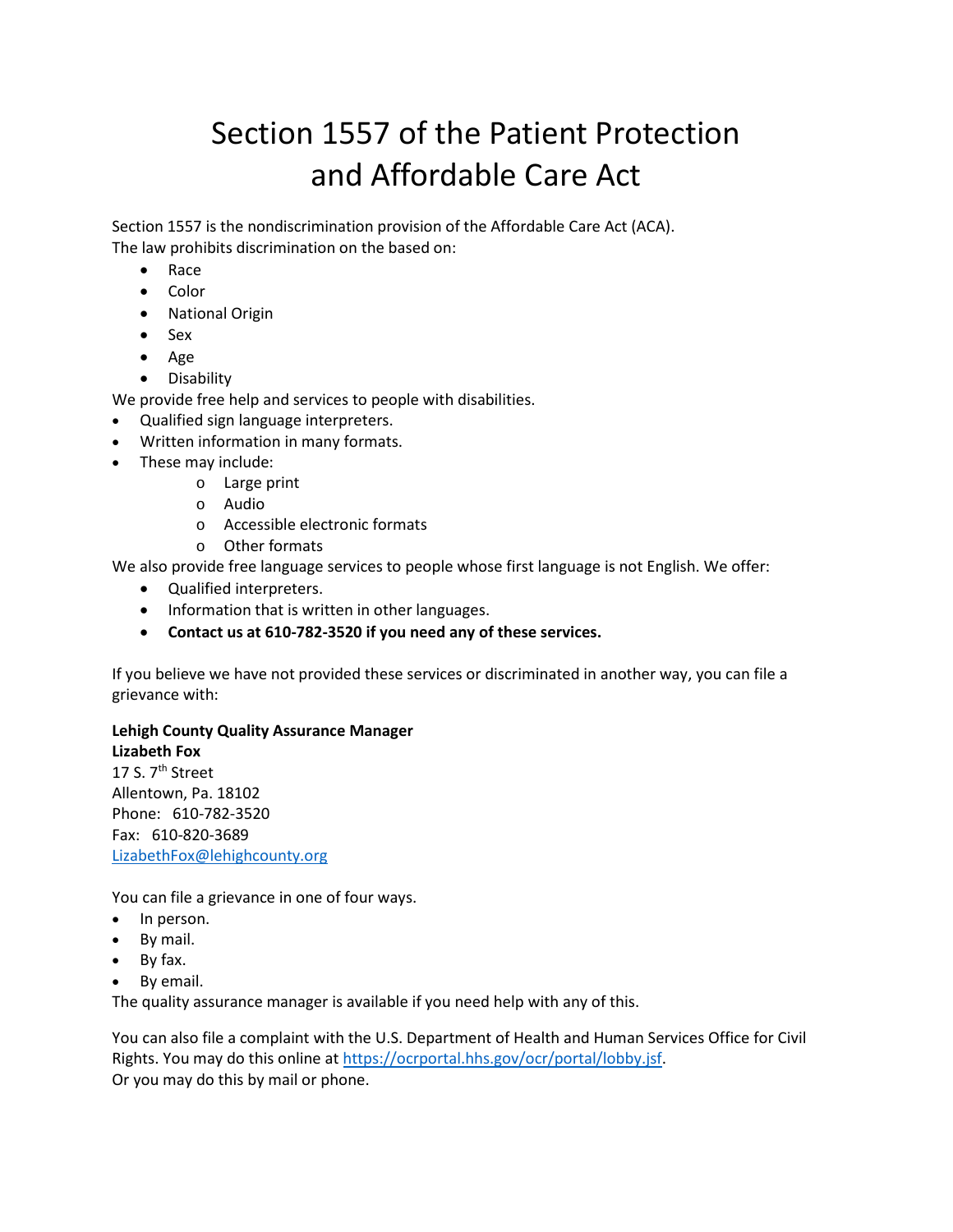## **U.S. Department of Health and Human Services**

200 Independence Avenue, SW Room 509F, HHH Building Washington, D.C. 20201 1-800-368-1019 TDD: 800-537-7697

Complaint forms are available online. You may find them at [http://www.hhs.gov/ocr/office/file/index.html.](http://www.hhs.gov/ocr/office/file/index.html)

## **Getting Help in a Language Other than English**

## **[Click here to obtain documents in a different language](https://www.hhs.gov/civil-rights/for-individuals/section-1557/translated-resources/)**

## **English**

ATTENTION: If you speak English, language assistance services, free of charge, are available to you. Call 1-800-424-3515 (TTY: 1-877-769-9785).

## **Español (Spanish)**

ATENCIÓN: si habla español, tiene a su disposición servicios gratuitos de asistencia lingüística. Llame al 1-800-424-3515 (TTY: 1-877-769-9785).

## 繁體中文 **(Chinese)**

注意:如果您使用繁體中文,您可以免費獲得語言援助服務。請致電1-800-424-3515 (TTY: 1-877- 769-9785) 。

## **Tiếng Việt (Vietnamese)**

CHÚ Ý: Nếu bạn nói Tiếng Việt, có các dịch vụ hỗ trợ ngôn ngữ miễn phí dành cho bạn. Gọi số 1-800-424- 3515 (TTY: 1-877-769-9785).

## **Русский (Russian)**

ВНИМАНИЕ: Если вы говорите на русском языке, то вам доступны бесплатные услуги перевода. Звоните 1-800-424-3515 (TTY: 1-877-769-9785).

## **Deitsch (Pennsylvania Dutch)**

Wann du [Deitsch (Pennsylvania German / Dutch)] schwetzscht, kannscht du mitaus Koschte ebber gricke, ass dihr helft mit die englisch Schprooch. Ruf selli Nummer uff: Call 1-800-424-3515 (TTY: 1-877- 769-9785).

# **한국어 (Korean)**

주의: 한국어를 사용하시는 경우, 언어 지원 서비스를 무료로 이용하실 수 있습니다. 1-800-424- 3515 (TTY: 1-877-769-9785)번으로 전화해 주십시오.

## **Italiano (Italian)**

ATTENZIONE: In caso la lingua parlata sia l'italiano, sono disponibili servizi di assistenza linguistica gratuiti. Chiamare il numero 1-800-424-3515 (TTY: 1-877-769-9785).

## **العربیة (Arabic(**

ملحوظة: إذا كنت تتحدث اذكر اللغة، فإن خدمات المساعدة اللغویة تتوافر لك بالمجان. اتصل برقم 3515-424-800-1 (رقم ھاتف الصم والبكم: 9785-769-877-1).